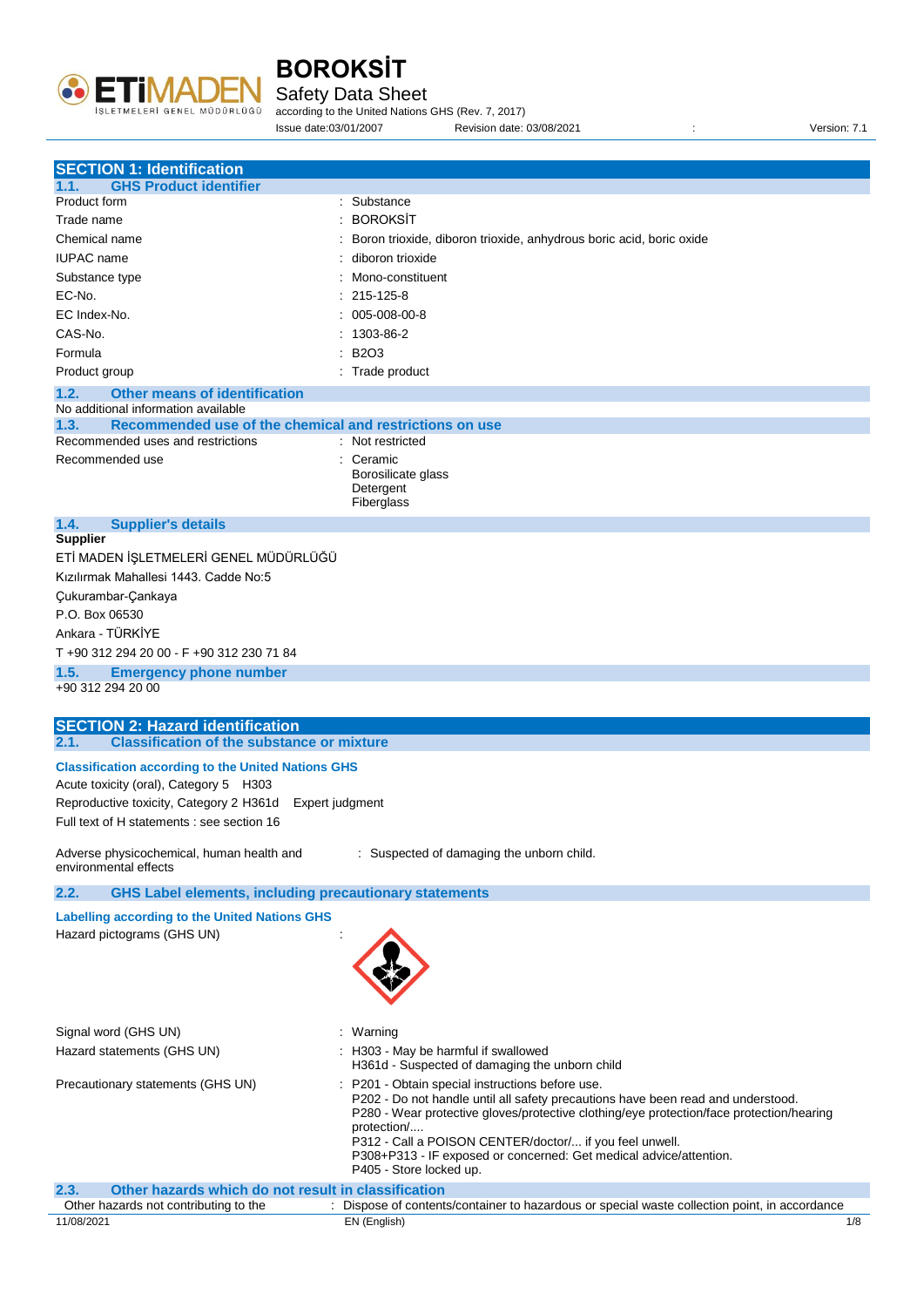### Safety Data Sheet

according to the United Nations GHS (Rev. 7, 2017)

classification with local, regional, national and/or international regulation.

| <b>SECTION 3: Composition/information on ingredients</b>                                         |                                                                                                             |               |                                                              |
|--------------------------------------------------------------------------------------------------|-------------------------------------------------------------------------------------------------------------|---------------|--------------------------------------------------------------|
| 3.1.<br><b>Substances</b>                                                                        |                                                                                                             |               |                                                              |
| Substance type<br>IUPAC name<br>Chemical name<br>Substance identification codes: See section 1.1 | Mono-constituent<br>diboron trioxide<br>Boron trioxide, diboron trioxide, anhydrous boric acid, boric oxide |               |                                                              |
| <b>Name</b>                                                                                      | <b>Product identifier</b>                                                                                   | $\frac{9}{6}$ | <b>Classification according to</b><br>the United Nations GHS |
| Diboron trioxide<br>(Main constituent)                                                           | (CAS-No.) 1303-86-2                                                                                         | > 98          | Acute Tox. 5 (Oral), H303<br>Repr. 2, H361                   |

#### Full text of H-statements: see section 16

**3.2. Mixtures** Not applicable

| <b>SECTION 4: First-aid measures</b>                                                              |                                                                                                        |
|---------------------------------------------------------------------------------------------------|--------------------------------------------------------------------------------------------------------|
| <b>Description of necessary first-aid measures</b><br>4.1.                                        |                                                                                                        |
| First-aid measures general                                                                        | : IF exposed or concerned: Get medical advice/attention.                                               |
| First-aid measures after inhalation                                                               | : Remove person to fresh air and keep comfortable for breathing.                                       |
| First-aid measures after skin contact                                                             | : Wash skin with plenty of water.                                                                      |
| First-aid measures after eye contact                                                              | : Rinse eyes with water as a precaution.                                                               |
| First-aid measures after ingestion                                                                | : Call a poison center or a doctor if you feel unwell.                                                 |
|                                                                                                   |                                                                                                        |
| 4.2.<br>Most important symptoms/effects, acute and delayed<br>No additional information available |                                                                                                        |
| 4.3.                                                                                              | Indication of immediate medical attention and special treatment needed, if necessary                   |
| Treat symptomatically.                                                                            |                                                                                                        |
|                                                                                                   |                                                                                                        |
| <b>SECTION 5: Fire-fighting measures</b>                                                          |                                                                                                        |
| <b>Suitable extinguishing media</b><br>5.1.                                                       |                                                                                                        |
| Suitable extinguishing media                                                                      | : Water spray. Dry powder. Foam.                                                                       |
| 5.2.<br>Specific hazards arising from the chemical                                                |                                                                                                        |
| Hazardous decomposition products in case of fire : Toxic fumes may be released.                   |                                                                                                        |
| 5.3.<br><b>Special protective actions for fire-fighters</b>                                       |                                                                                                        |
| Protection during firefighting                                                                    | : Do not attempt to take action without suitable protective equipment. Self-contained breathing        |
|                                                                                                   | apparatus. Complete protective clothing.                                                               |
|                                                                                                   |                                                                                                        |
|                                                                                                   |                                                                                                        |
| <b>SECTION 6: Accidental release measures</b>                                                     |                                                                                                        |
| 6.1.                                                                                              | Personal precautions, protective equipment and emergency procedures                                    |
| 6.1.1.                                                                                            |                                                                                                        |
| For non-emergency personnel                                                                       |                                                                                                        |
| <b>Emergency procedures</b>                                                                       | : Ventilate spillage area.                                                                             |
| 6.1.2.<br>For emergency responders                                                                |                                                                                                        |
| Protective equipment                                                                              | Do not attempt to take action without suitable protective equipment. For further information           |
|                                                                                                   | refer to section 8: "Exposure controls/personal protection".                                           |
| 6.2.<br><b>Environmental precautions</b>                                                          |                                                                                                        |
| Avoid release to the environment.                                                                 |                                                                                                        |
| 6.3.<br>Methods and materials for containment and cleaning up                                     |                                                                                                        |
| Methods for cleaning up                                                                           | : Mechanically recover the product. Notify authorities if product enters sewers or public waters.      |
| Other information                                                                                 | : Dispose of materials or solid residues at an authorized site.                                        |
|                                                                                                   |                                                                                                        |
| <b>SECTION 7: Handling and storage</b>                                                            |                                                                                                        |
| <b>Precautions for safe handling</b><br>7.1.                                                      |                                                                                                        |
| Precautions for safe handling                                                                     | Ensure good ventilation of the work station. Obtain special instructions before use. Do not            |
|                                                                                                   | handle until all safety precautions have been read and understood. Wear personal protective            |
| Hygiene measures                                                                                  | equipment.<br>Do not eat, drink or smoke when using this product. Always wash hands after handling the |

Storage conditions **Store Inc.** Store locked up. Store in a well-ventilated place. Keep cool.

**7.2. Conditions for safe storage, including any incompatibilities**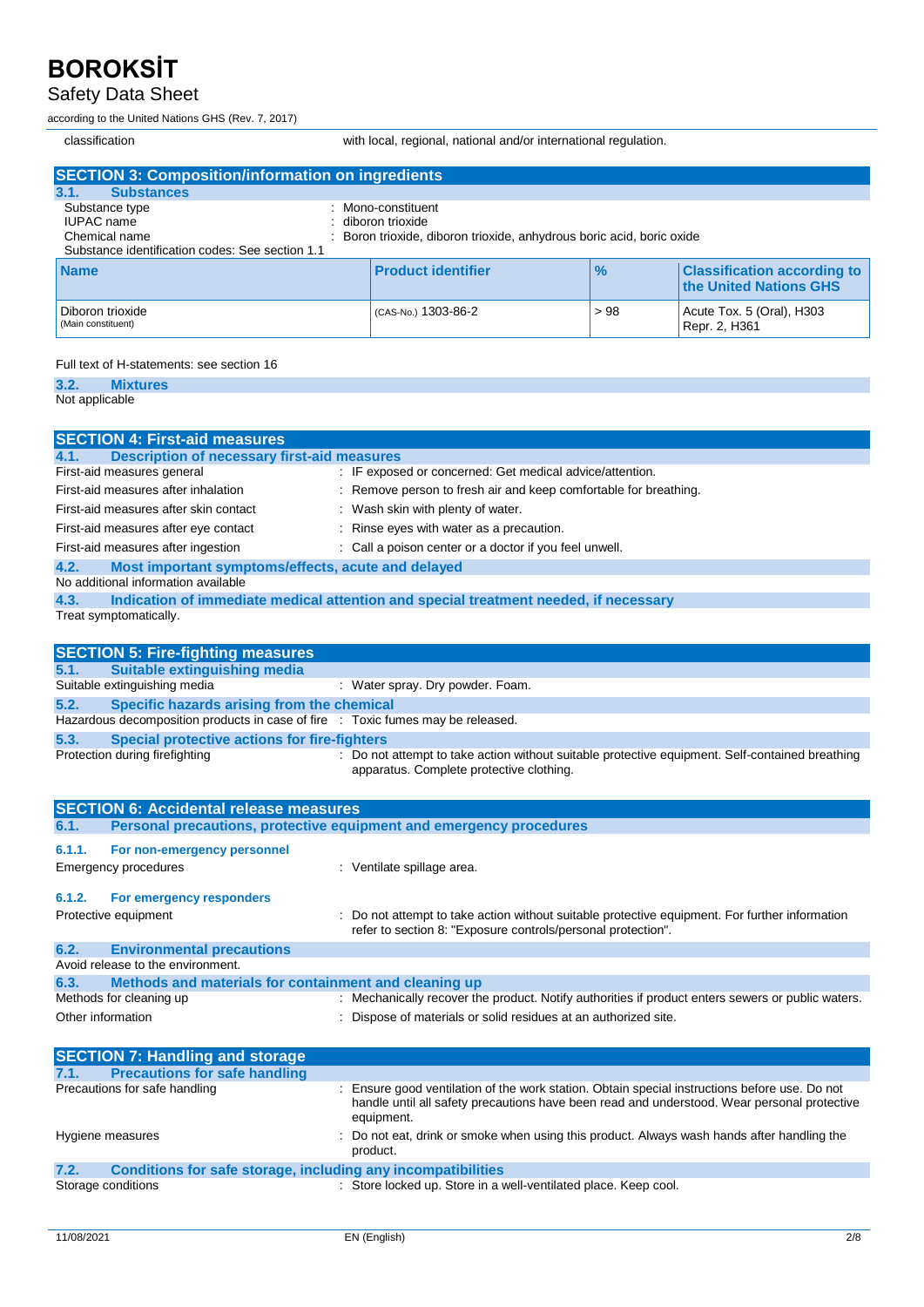### Safety Data Sheet

according to the United Nations GHS (Rev. 7, 2017)

| <b>SECTION 8: Exposure controls/personal protection</b> |                                                |
|---------------------------------------------------------|------------------------------------------------|
| <b>Control parameters</b><br>8.1.                       |                                                |
| <b>BOROKSİT (1303-86-2)</b>                             |                                                |
| <b>DNEL/DMEL (Workers)</b>                              |                                                |
| Long-term - systemic effects, dermal                    | 220.6 mg/kg bodyweight/day                     |
| Long-term - systemic effects, inhalation                | $4.66$ mg/m <sup>3</sup>                       |
| <b>DNEL/DMEL (General population)</b>                   |                                                |
| Acute - systemic effects, oral                          | 0.55 mg/kg bodyweight/day                      |
| Long-term - systemic effects, oral                      | 0.55 mg/kg bodyweight/day                      |
| Long-term - systemic effects, inhalation                | $2.34$ mg/m <sup>3</sup>                       |
| Long-term - systemic effects, dermal                    | 110.3 mg/kg bodyweight/day                     |
| <b>PNEC (Water)</b>                                     |                                                |
| PNEC aqua (freshwater)                                  | $2.9$ mg/l                                     |
| PNEC aqua (marine water)                                | 2.9 mg/l                                       |
| PNEC aqua (intermittent, freshwater)                    | 13.7 mg/l                                      |
| <b>PNEC (Soil)</b>                                      |                                                |
| PNEC soil                                               | 5.7 mg/kg dwt                                  |
| <b>PNEC (STP)</b>                                       |                                                |
| PNEC sewage treatment plant                             | 10 mg/l                                        |
| 8.2.<br><b>Appropriate engineering controls</b>         |                                                |
| Appropriate engineering controls                        | : Ensure good ventilation of the work station. |
| Environmental exposure controle                         | Avoid release to the environment               |

| Environmental exposure controls | : Avoid release to the environment.                                         |
|---------------------------------|-----------------------------------------------------------------------------|
| 8.3.                            | Individual protection measures, such as personal protective equipment (PPE) |
| Hand protection                 | : Protective gloves                                                         |
| Eye protection                  | : Safety glasses                                                            |
| Skin and body protection        | Wear suitable protective clothing                                           |
| Respiratory protection          | : [In case of inadequate ventilation] wear respiratory protection.          |
|                                 |                                                                             |

Personal protective equipment symbol(s)



#### **8.4. Exposure limit values for the other components** No additional information available

| <b>SECTION 9: Physical and chemical properties</b>    |                     |
|-------------------------------------------------------|---------------------|
| <b>Basic physical and chemical properties</b><br>9.1. |                     |
| Physical state                                        | : Solid             |
| Molecular mass                                        | $: 69.6$ g/mol      |
| Colour                                                | : white.            |
| Odour                                                 | : odourless.        |
| Odour threshold                                       | $\therefore$ N.A.   |
| Relative evaporation rate (butylacetate=1)            | : No data available |
| Melting point                                         | : 450 °C            |
| Freezing point                                        | : Not applicable    |
| Boiling point                                         | : 1860 °C           |
| Flammability (solid, gas)                             | $\therefore$ N.A    |
|                                                       | Non flammable.      |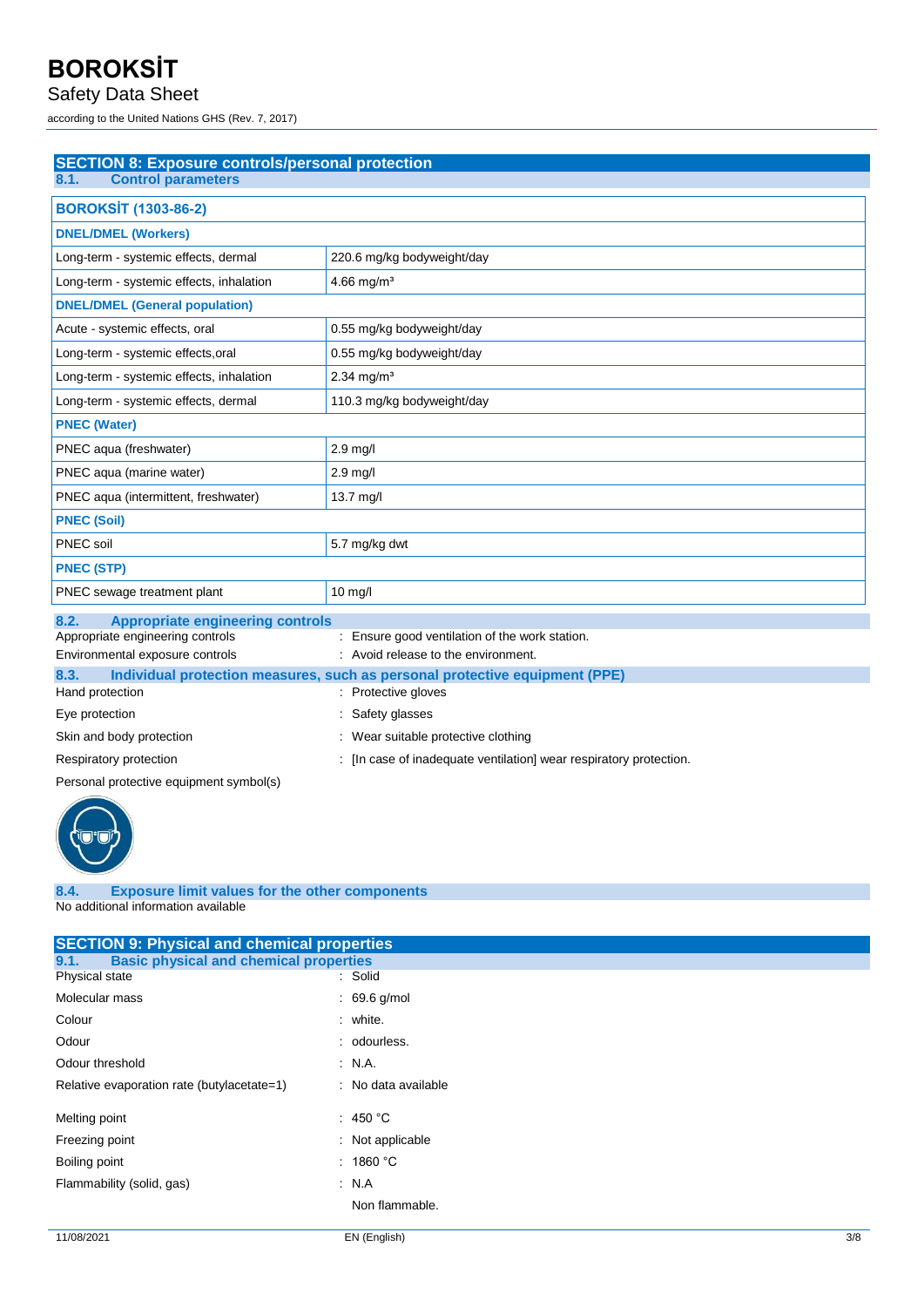### Safety Data Sheet

according to the United Nations GHS (Rev. 7, 2017)

| <b>Explosive limits</b>                         | : Not applicable                                                    |
|-------------------------------------------------|---------------------------------------------------------------------|
| Lower explosive limit (LEL)                     | : Not applicable                                                    |
| Upper explosive limit (UEL)                     | : Not applicable                                                    |
| Flash point                                     | : Non flammable                                                     |
| Auto-ignition temperature                       | : N.A                                                               |
| Decomposition temperature                       | : N.A                                                               |
| pH                                              | 4.4                                                                 |
| pH solution                                     | $: 1\% @ 20 C$                                                      |
| Viscosity, kinematic (calculated value) (40 °C) | : No data available                                                 |
| Partition coefficient n-octanol/water (Log Pow) | : No data available                                                 |
| Partition coefficient n-octanol/water (Log Kow) | : Not available                                                     |
| Vapour pressure                                 | : Negligible $@20C$                                                 |
| Vapour pressure at 50 °C                        | : Not available                                                     |
| Density                                         | : 1838 kg/m <sup>3</sup> Type: 'density' Temp.: 21,5 °C             |
| Relative density                                | : No data available                                                 |
| Relative vapour density at 20 °C                | : No data available                                                 |
| Solubility                                      | : Water: 2.7 % @ 20 C                                               |
| Viscosity, dynamic                              | : No data available                                                 |
| Particle size                                   | : Not available                                                     |
| Particle size distribution                      | : Not available                                                     |
| Particle shape                                  | : Not available                                                     |
| Particle aspect ratio                           | : Not available                                                     |
| Particle specific surface area                  | : Not available                                                     |
| 9.2.                                            | Data relevant with regard to physical hazard classes (supplemental) |

No additional information available

|       | <b>SECTION 10: Stability and reactivity</b>                                        |
|-------|------------------------------------------------------------------------------------|
| 10.1. | <b>Reactivity</b>                                                                  |
|       | The product is non-reactive under normal conditions of use, storage and transport. |
| 10.2. | <b>Chemical stability</b>                                                          |
|       | Stable under normal conditions.                                                    |
| 10.3. | <b>Possibility of hazardous reactions</b>                                          |
|       | No dangerous reactions known under normal conditions of use.                       |
| 10.4. | <b>Conditions to avoid</b>                                                         |
|       | None under recommended storage and handling conditions (see section 7).            |
| 10.5. | Incompatible materials                                                             |
|       | No additional information available                                                |
|       | 10.6. Hazardous decomposition products                                             |

Under normal conditions of storage and use, hazardous decomposition products should not be produced.

| <b>SECTION 11: Toxicological information</b>  |                                                                                                                                                                 |
|-----------------------------------------------|-----------------------------------------------------------------------------------------------------------------------------------------------------------------|
| Information on toxicological effects<br>11.1. |                                                                                                                                                                 |
| Acute toxicity (oral)                         | : May be harmful if swallowed.                                                                                                                                  |
| Acute toxicity (dermal)                       | : Not classified                                                                                                                                                |
| Acute toxicity (inhalation)                   | : Not classified                                                                                                                                                |
| <b>BOROKSIT (1303-86-2)</b>                   |                                                                                                                                                                 |
| LD50 oral rat                                 | > 2600 mg/kg bodyweight Animal: rat, Animal sex: male, Guideline: OECD Guideline 401 (Acute<br>Oral Toxicity), Guideline: EU Method B.1 (Acute Toxicity (Oral)) |
| LD50 dermal rabbit                            | > 2000 mg/kg bodyweight Animal: rabbit, Guideline: other: FIFRA (40 CFR 163)                                                                                    |
| LC50 inhalation rat (mg/l)                    | > 2.12 mg/l air Animal: rat, Guideline: OECD Guideline 403 (Acute Inhalation Toxicity),<br>Guideline: other: USEPA FIFRA 40 CFR Part 160                        |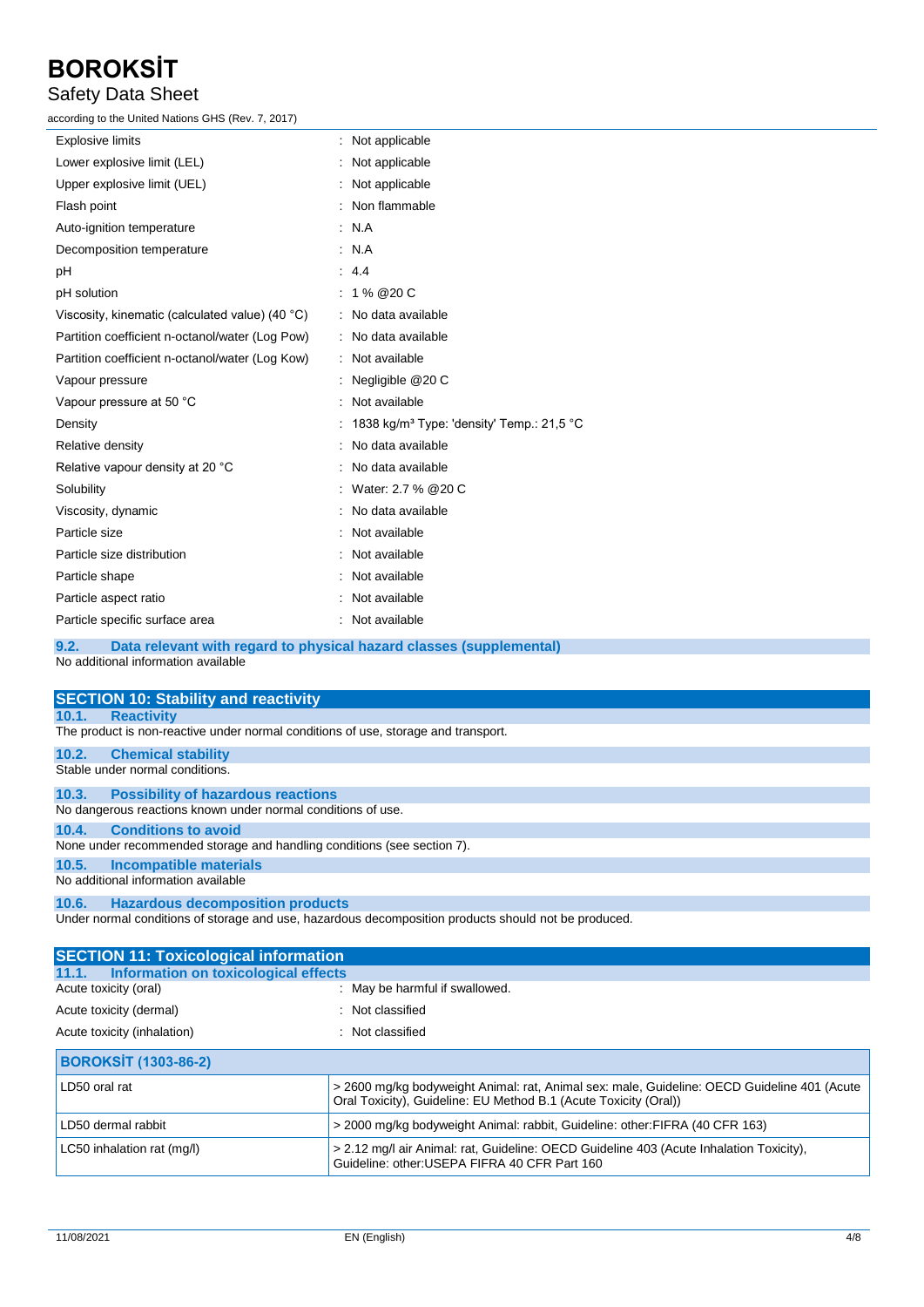### Safety Data Sheet

according to the United Nations GHS (Rev. 7, 2017)

| Skin corrosion/irritation         | : Not classified                                       |
|-----------------------------------|--------------------------------------------------------|
|                                   | pH: 4.4                                                |
| Serious eye damage/irritation     | : Not classified                                       |
|                                   | pH: 4.4                                                |
| Respiratory or skin sensitisation | : Not classified                                       |
| Germ cell mutagenicity            | : Not classified                                       |
| Carcinogenicity                   | : Not classified                                       |
| Reproductive toxicity             | : Suspected of damaging fertility or the unborn child. |
| STOT-single exposure              | : Not classified                                       |
| STOT-repeated exposure            | : Not classified                                       |
| Aspiration hazard                 | : Not classified                                       |
| <b>BOROKSİT (1303-86-2)</b>       |                                                        |
| Viscosity, kinematic              | No data available                                      |

| <b>SECTION 12: Ecological information</b>                                     |                                                                                                                                 |
|-------------------------------------------------------------------------------|---------------------------------------------------------------------------------------------------------------------------------|
| <b>Toxicity</b><br>12.1.                                                      |                                                                                                                                 |
| Ecology - general                                                             | : The product is not considered harmful to aquatic organisms nor to cause long-term adverse<br>effects in the environment.      |
| Hazardous to the aquatic environment, short-term : Not classified<br>(acute)  |                                                                                                                                 |
| Hazardous to the aquatic environment, long-term : Not classified<br>(chronic) |                                                                                                                                 |
| <b>BOROKSIT (1303-86-2)</b>                                                   |                                                                                                                                 |
| LC50 - Fish [1]                                                               | 74 mg/l Test organisms (species): Limanda limanda                                                                               |
| LC50 - Fish [2]                                                               | 79.7 mg/l Test organisms (species): Pimephales promelas                                                                         |
| EC50 72h - Algae [1]                                                          | 66 mg/l Test organisms (species): Phaeodactylum tricornutum                                                                     |
| EC50 72h - Algae [2]                                                          | 54 mg/l Test organisms (species): Phaeodactylum tricornutum                                                                     |
| NOEC chronic fish                                                             | 6.4 mg/l Test organisms (species): Danio rerio (previous name: Brachydanio rerio) Duration: '34<br>ď                            |
| <b>Persistence and degradability</b><br>12.2.                                 |                                                                                                                                 |
| <b>BOROKSİT (1303-86-2)</b>                                                   |                                                                                                                                 |
| Persistence and degradability                                                 | Boron is naturally occurring and ubiquitous in the environment. Boron oxide decomposes in the<br>environment to natural borate. |
| <b>Bioaccumulative potential</b><br>12.3.                                     |                                                                                                                                 |
| <b>BOROKSİT (1303-86-2)</b>                                                   |                                                                                                                                 |
| Partition coefficient n-octanol/water (Log Kow)                               | No data available                                                                                                               |
| Bioaccumulative potential                                                     | Not bioaccumulative.                                                                                                            |
| <b>Mobility in soil</b><br>12.4.                                              |                                                                                                                                 |
| <b>BOROKSİT (1303-86-2)</b>                                                   |                                                                                                                                 |
| Mobility in soil                                                              | The product is soluble in water and is leachable through normal soil.                                                           |
| <b>Other adverse effects</b><br>12.5.                                         |                                                                                                                                 |
| Ozone                                                                         | : Not classified                                                                                                                |
| Other adverse effects                                                         | : No additional information available                                                                                           |

| <b>SECTION 13: Disposal considerations</b> |                                                                                             |
|--------------------------------------------|---------------------------------------------------------------------------------------------|
| 13.1.<br>Disposal methods                  |                                                                                             |
| Waste treatment methods                    | Dispose of contents/container in accordance with licensed collector's sorting instructions. |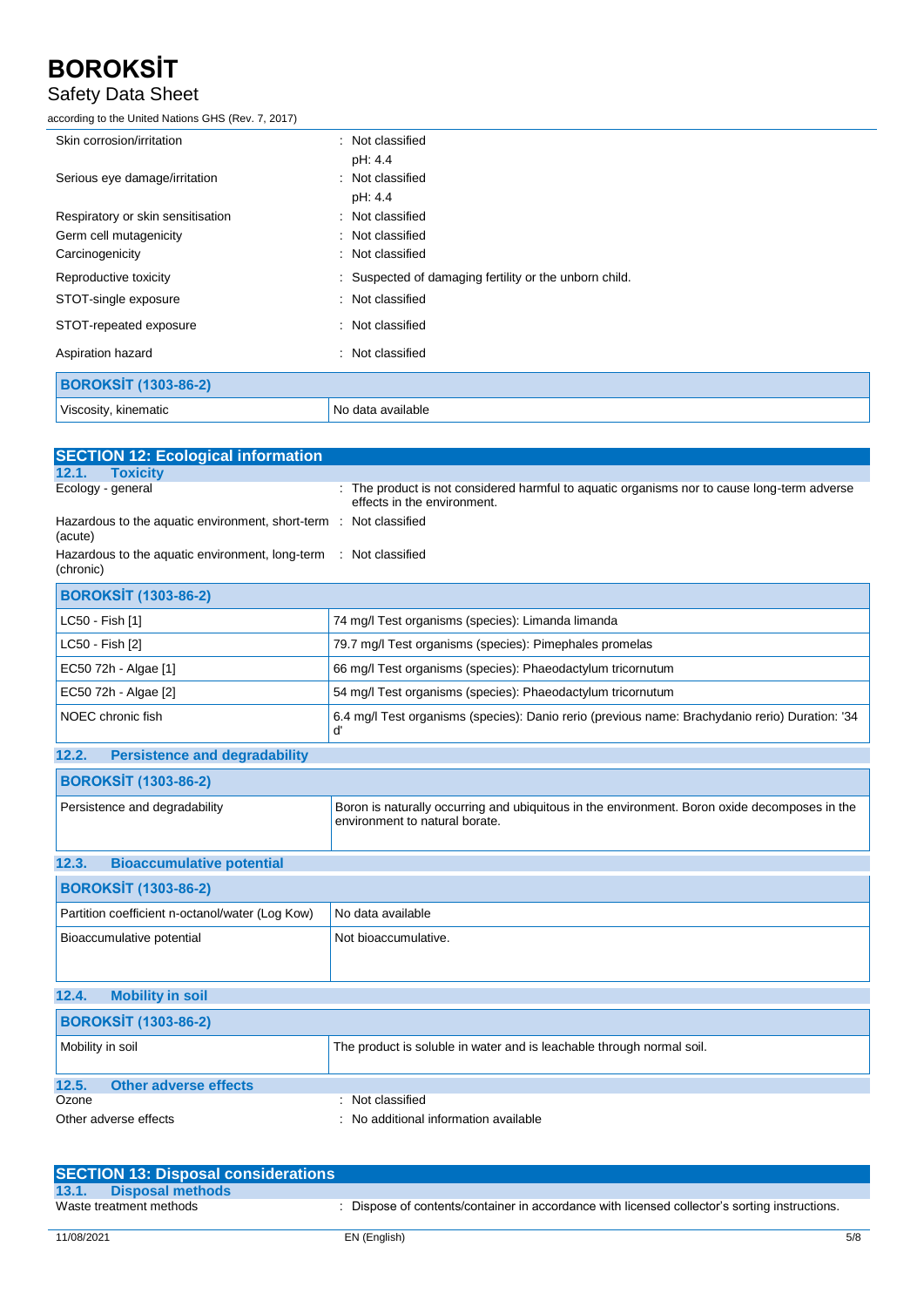#### Safety Data Sheet

according to the United Nations GHS (Rev. 7, 2017)

**SECTION 14: Transport information**

In accordance with IMDG / IATA / UN RTDG

| <b>UN RTDG</b>                               | <b>IMDG</b>                                                 | <b>IATA</b>                        |  |  |
|----------------------------------------------|-------------------------------------------------------------|------------------------------------|--|--|
| 14.1.<br><b>UN number</b>                    |                                                             |                                    |  |  |
| Not regulated for transport                  |                                                             |                                    |  |  |
| <b>UN Proper Shipping Name</b><br>14.2.      |                                                             |                                    |  |  |
| Not applicable                               | Not applicable                                              | Not applicable                     |  |  |
| 14.3.<br><b>Transport hazard class(es)</b>   |                                                             |                                    |  |  |
| Not applicable                               | Not applicable                                              | Not applicable                     |  |  |
| Not applicable                               | Not applicable                                              | Not applicable                     |  |  |
| <b>Packing group</b><br>14.4.                |                                                             |                                    |  |  |
| Not applicable                               | Not applicable                                              | Not applicable                     |  |  |
| <b>Environmental hazards</b><br>14.5.        |                                                             |                                    |  |  |
| Dangerous for the environment : No           | Dangerous for the environment : No<br>Marine pollutant : No | Dangerous for the environment : No |  |  |
| No supplementary information available       |                                                             |                                    |  |  |
| 14.6.<br><b>Special precautions for user</b> |                                                             |                                    |  |  |
| - UN RTDG<br>No data available               |                                                             |                                    |  |  |

**- IMDG** No data available **- IATA** No data available

**SECTION 16: Other information**

#### **14.7. Transport in bulk according to IMO instruments** Not applicable

| <b>SECTION 15: Regulatory information</b> |                                                                                                                                                                                                                                                                                                                                                                                                                                                                                                                                                                                           |
|-------------------------------------------|-------------------------------------------------------------------------------------------------------------------------------------------------------------------------------------------------------------------------------------------------------------------------------------------------------------------------------------------------------------------------------------------------------------------------------------------------------------------------------------------------------------------------------------------------------------------------------------------|
| 15.1.                                     | Safety, health and environmental requiations specific for the product in question                                                                                                                                                                                                                                                                                                                                                                                                                                                                                                         |
| Regulatory reference                      | : Listed on IECSC (Inventory of Existing Chemical Substances Produced or Imported in China)<br>Listed on KECL/KECI (Korean Existing Chemicals Inventory)<br>Listed on PICCS (Philippines Inventory of Chemicals and Chemical Substances)<br>Listed on NZIoC (New Zealand Inventory of Chemicals)<br>Listed on the Canadian DSL (Domestic Substances List)<br>Listed on the AICS (Australian Inventory of Chemical Substances)<br>Listed on the Japanese ENCS (Existing & New Chemical Substances) inventory<br>Listed on the United States TSCA (Toxic Substances Control Act) inventory. |

| Issue date<br><b>Revision date</b> | : 03/01/2007<br>: 03/08/2021 |        |                                                                                                                                                                                                                                 |
|------------------------------------|------------------------------|--------|---------------------------------------------------------------------------------------------------------------------------------------------------------------------------------------------------------------------------------|
| <b>Section</b>                     | <b>Changed item</b>          | Change | <b>Comments</b>                                                                                                                                                                                                                 |
|                                    |                              | Added  | This SDS was updated in accordance with<br>the GHS (Rev.6) (2015)-Guidance on the<br>Compilation of Safety data Sheets.<br>This SDS was updated in line with "Eti<br>Maden Corporate Identity" ( January, 2016/<br>Rev. No: 05) |
|                                    |                              | Added  | This SDS was updated in line with<br>"Standardization and Simplification of Bag<br>Printings" (January, 2018/ Rev. No: 06)                                                                                                      |
|                                    |                              | Added  | This SDS was updated to include K-REACH<br>Registration number. (February, 2019/Rev.<br>No: 06.1)                                                                                                                               |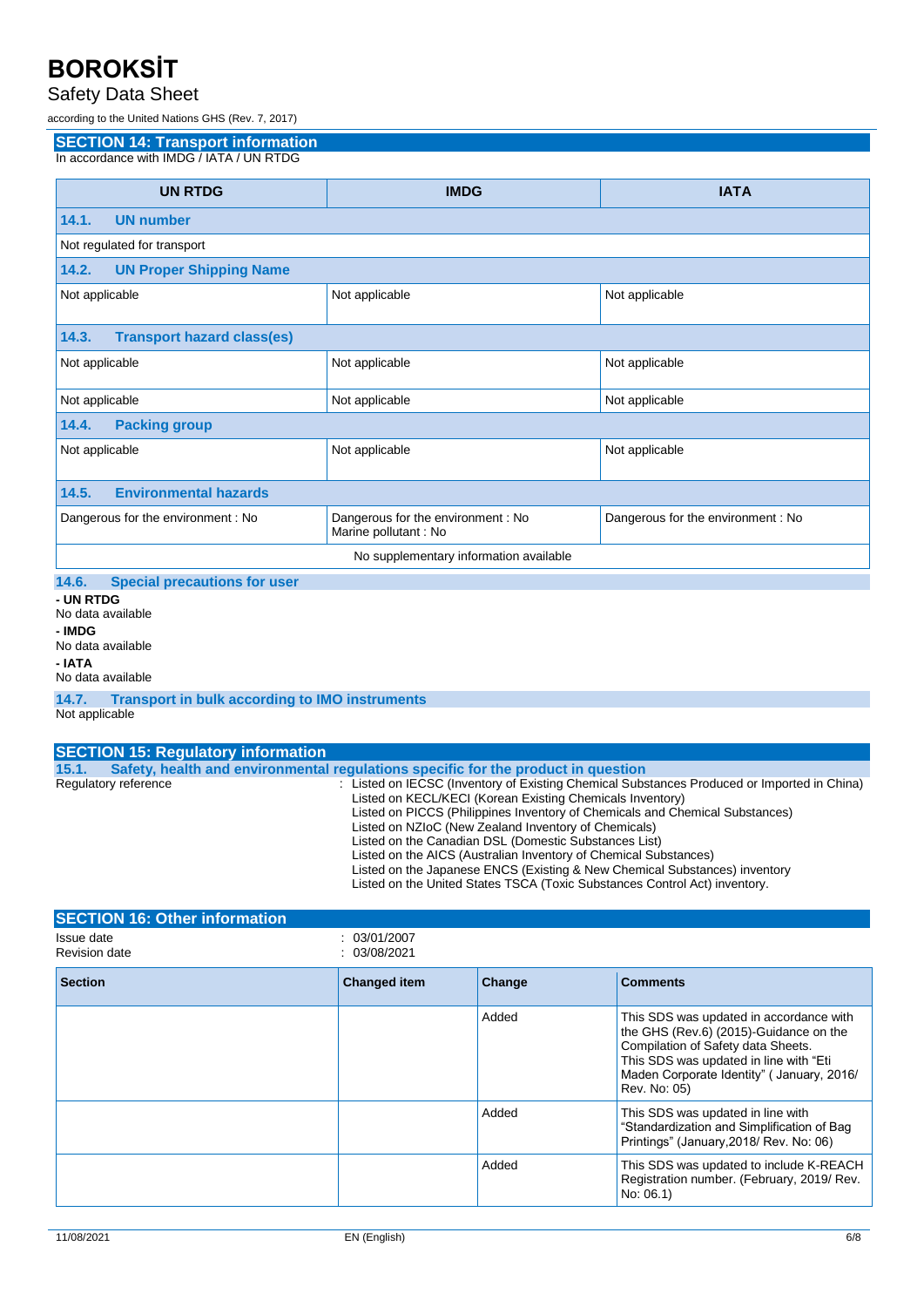### Safety Data Sheet

according to the United Nations GHS (Rev. 7, 2017)

| Abbreviations and acronyms | : CAS-No. - Chemical Abstract Service number                                                                                                                                                 |
|----------------------------|----------------------------------------------------------------------------------------------------------------------------------------------------------------------------------------------|
|                            | ADN - European Agreement concerning the International Carriage of Dangerous Goods by                                                                                                         |
|                            | <b>Inland Waterways</b>                                                                                                                                                                      |
|                            | ADR - European Agreement concerning the International Carriage of Dangerous Goods by<br>Road                                                                                                 |
|                            | ATE - Acute Toxicity Estimate                                                                                                                                                                |
|                            | <b>BCF</b> - Bioconcentration factor                                                                                                                                                         |
|                            | BLV - Biological limit value                                                                                                                                                                 |
|                            | BOD - Biochemical oxygen demand (BOD)                                                                                                                                                        |
|                            | CLP - Classification Labelling Packaging Regulation; Regulation (EC) No 1272/2008                                                                                                            |
|                            | COD - Chemical oxygen demand (COD)                                                                                                                                                           |
|                            | <b>DMEL</b> - Derived Minimal Effect level                                                                                                                                                   |
|                            | DNEL - Derived-No Effect Level                                                                                                                                                               |
|                            | EC50 - Median effective concentration                                                                                                                                                        |
|                            | EC-No. - European Community number                                                                                                                                                           |
|                            | <b>EN</b> - European Standard                                                                                                                                                                |
|                            | IARC - International Agency for Research on Cancer                                                                                                                                           |
|                            | IATA - International Air Transport Association                                                                                                                                               |
|                            | <b>IMDG</b> - International Maritime Dangerous Goods                                                                                                                                         |
|                            | <b>IOELV</b> - Indicative Occupational Exposure Limit Value<br>LC50 - Median lethal concentration                                                                                            |
|                            | LD50 - Median lethal dose                                                                                                                                                                    |
|                            | LOAEL - Lowest Observed Adverse Effect Level                                                                                                                                                 |
|                            | N.O.S. - Not Otherwise Specified                                                                                                                                                             |
|                            | NOAEC - No-Observed Adverse Effect Concentration                                                                                                                                             |
|                            | NOAEL - No-Observed Adverse Effect Level                                                                                                                                                     |
|                            | OECD - Organisation for Economic Co-operation and Development                                                                                                                                |
|                            | NOEC - No-Observed Effect Concentration                                                                                                                                                      |
|                            | OEL - Occupational Exposure Limit                                                                                                                                                            |
|                            | PBT - Persistent Bioaccumulative Toxic                                                                                                                                                       |
|                            | PNEC - Predicted No-Effect Concentration                                                                                                                                                     |
|                            | REACH - Registration, Evaluation, Authorisation and Restriction of Chemicals Regulation                                                                                                      |
|                            | (EC) No 1907/2006<br>RID - Regulations concerning the International Carriage of Dangerous Goods by Rail                                                                                      |
|                            | SDS - Safety Data Sheet                                                                                                                                                                      |
|                            | STP - Sewage treatment plant                                                                                                                                                                 |
|                            | ThOD - Theoretical oxygen demand (ThOD)                                                                                                                                                      |
|                            | <b>TRGS</b> - Technical Rules for Hazardous Substances                                                                                                                                       |
|                            | TLM - Median Tolerance Limit                                                                                                                                                                 |
|                            | VOC - Volatile Organic Compounds                                                                                                                                                             |
|                            | vPvB - Very Persistent and Very Bioaccumulative                                                                                                                                              |
|                            | WGK - Water Hazard Class                                                                                                                                                                     |
| Training advice            | Normal use of this product shall imply use in accordance with the instructions on the                                                                                                        |
|                            | packaging.                                                                                                                                                                                   |
| Other information          | : DISCLAIMER OF LIABILITY The information in this SDS was obtained from sources which                                                                                                        |
|                            | we believe are reliable. However, the information is provided without any warranty, express<br>or implied, regarding its correctness. The conditions or methods of handling, storage, use or |
|                            | disposal of the product are beyond our control and may be beyond our knowledge. For this                                                                                                     |
|                            | and other reasons, we do not assume responsibility and expressly disclaim liability for loss,                                                                                                |
|                            | damage or expense arising out of or in any way connected with the handling, storage, use or                                                                                                  |
|                            | disposal of the product. This SDS was prepared and is to be used only for this product. If the                                                                                               |

disposal of the product. This SDS was prepared and is to be used only for this product. If the product is used as a component in another product, this SDS information may not be applicable.

| Full text of H-statements & Precautionary statements (GHS UN): |                                                                                                  |  |
|----------------------------------------------------------------|--------------------------------------------------------------------------------------------------|--|
| H303                                                           | May be harmful if swallowed                                                                      |  |
| H361                                                           | Suspected of damaging fertility or the unborn child                                              |  |
| P201                                                           | Obtain special instructions before use.                                                          |  |
| P <sub>202</sub>                                               | Do not handle until all safety precautions have been read and understood.                        |  |
| P280                                                           | Wear protective gloves/protective clothing/eye protection/face protection/hearing<br>protection/ |  |
| P312                                                           | Call a POISON CENTER/doctor/ if you feel unwell.                                                 |  |
| P308+P313                                                      | IF exposed or concerned: Get medical advice/attention.                                           |  |
| P405                                                           | Store locked up.                                                                                 |  |